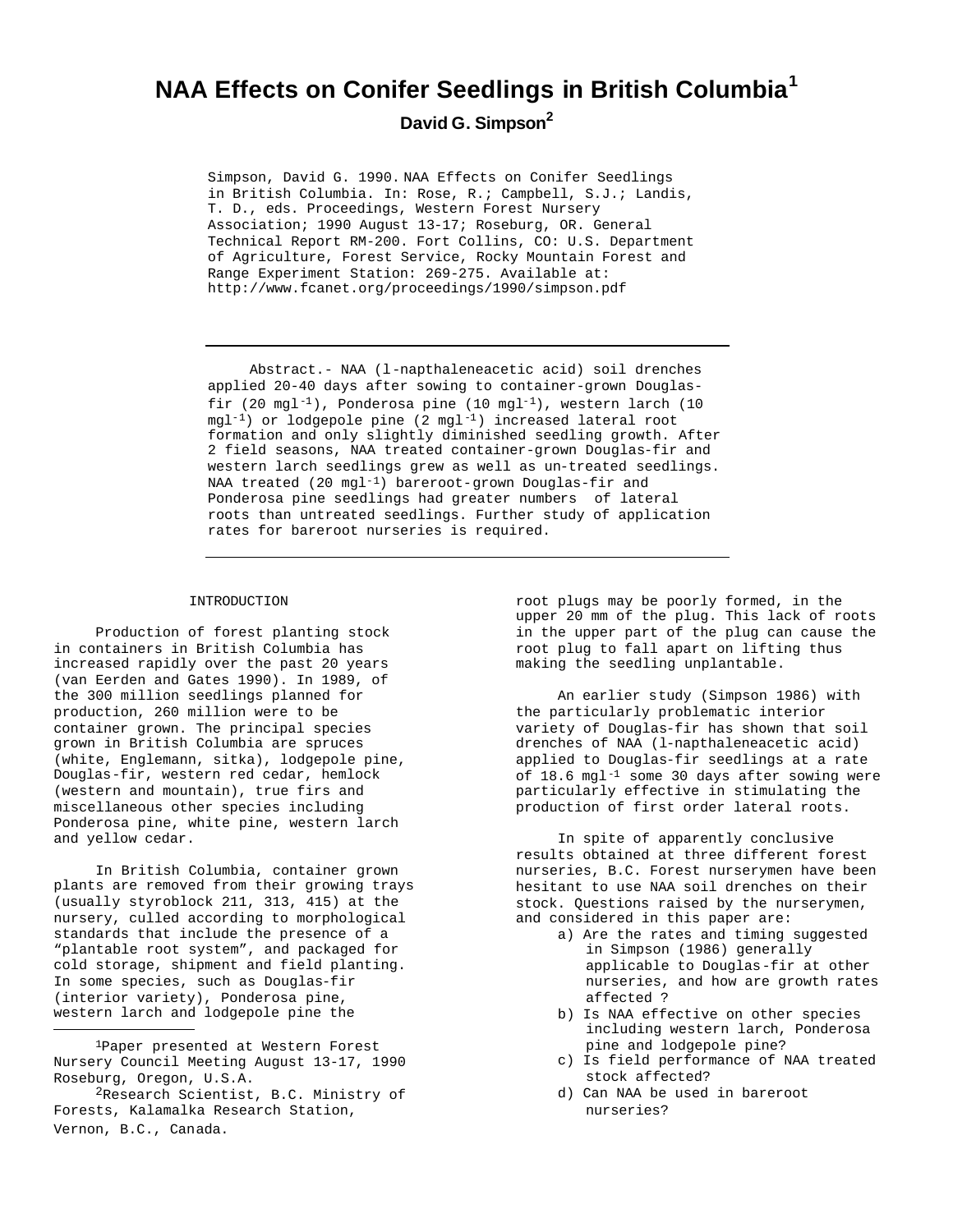## METHODS

Data reported here were obtained from a number of trials, undertaken at various forest nurseries in B.C. (see acknowledgements). The cultural practices used in B.C. forest nurseries vary between nurseries; however, at a specific nursery the experiments were designed and undertaken such that the only aspect of nursery culture which varied was the rate and timing (days after sowing) of NAA soil drenches. In all experiments NAA treatments were applied as single applications either by hand watering or through overhead irrigation such that the blocks were saturated (2 1 per styroblock) with NAA solution. The NAA solutions were prepared immediately before use from ethanolic stock solutions and the final ethanol concentration was 1%.

Sample sizes and replication varied between experiments; however, these values are indicated in figure and table captions. Statistical analyses were done using SAS-STAT<sup>TM</sup> (1985) programs for personal computers.

#### RESULTS AND DISCUSSION

#### NAA Effects on Douglas-fir

At the Hi-Gro Silva Forest Nursery in Quesnel, B.C. four Douglas-fir seedlots (2916; 2920; 8376; 8378) received drenches of NAA at 10, 20 and 50 mgl-1 30 and 45 days after sowing. Analysis of variance for the morphological variables (Table 1) suggests that although there are some significant seedlot x treatment interactions, growth of all four Douglasfir seedlots was affected similarly by NAA treatment. There was a very clear



**Figure 1. Height of container-grown Douglas-fir seedlings treated with NAA. Each bar is the mean height of 300 seedlings. Standard deviation is indicated.**



**Figure 2. Stem Diameter of container-grown Douglas-fir seedlings treated with NAA. Each bar is the mean diameter of 300 seedlings. Standard deviation is Indicated.**

Table 1. Analyses of Variance for Douglas-fir seedling morphology: Hi-Gro Silva experiment.

|                              |                |                           | Height                 |                           | Root Collar Dia.   |                           | Shoot Weight |                           | Root Weight           |                           | Lateral Roots |
|------------------------------|----------------|---------------------------|------------------------|---------------------------|--------------------|---------------------------|--------------|---------------------------|-----------------------|---------------------------|---------------|
| Source of Variation          | ₫f             | $\underline{\mathsf{MS}}$ | E                      | $\underline{\mathsf{MS}}$ | E                  | $\underline{\mathsf{MS}}$ | E            | $\underline{\mathsf{MS}}$ | $\overline{\text{F}}$ | $\underline{\mathsf{MS}}$ | $\mathbf F$   |
| Seedlot (S)                  | 3              | 236.5                     | $3.83*$ <sup>(1)</sup> | 4.776                     | $7.83***$          | 205.6                     | $1.97^{NS}$  | 612.4                     | 15.58***              | 2685.3                    | $9.31***$     |
| Treatments (T)               | 6              | 1139.6                    | $18.12***$             | 2.628                     | $2.58^{NS}$        | 568.7                     | $4.30*$      | 87.6                      | $0.98^{NS}$           | 44618.2                   | $57.50***$    |
| Contrasts                    |                |                           |                        |                           |                    |                           |              |                           |                       |                           |               |
| Control $(C)$                | $1\,$          | 140.0                     | $2.23^{NS}$            | 2.973                     | $2.92^{NS}$        | 4.1                       | $0.03^{NS}$  | 275.9                     | $3.08^{NS}$           | 42587.9                   | 54.88***      |
| Date (D)                     | $\mathbf{1}$   | 2805.8                    | $44.61***$             | 2.307                     | $2.26^{NS}$        | 748.9                     | $5.66^{NS}$  | 171.9                     | $1.92^{NS}$           | 184004.3                  | 237.12***     |
| Rate (R)                     | $\overline{c}$ | 883.5                     | $14.05***$             | 3.663                     |                    | 724.4                     |              | 17.0                      |                       | 17101.5                   | $22.04***$    |
| $D*R$                        | 2              | 1062.4                    |                        | 1.581                     | 3.59 <sup>NS</sup> | 605.2                     | $5.48*$      | 60.6                      | $0.19^{NS}$           | 3457.0                    | $11.99***$    |
| $S*T = Error 1$              | 18             | 62.9                      | $17.19***$             | 1.019                     | $2.59^{NS}$        | 132.2                     | $5.80**$     | 89.5                      | $1.54^{NS}$           | 776.0                     | $2.67**$      |
| REP $(S * T)$<br>$= Error 2$ | 55             | 61.8                      | 1.02 <sup>NS</sup>     | 0.610                     | $1.67^{NS}$        | 104.3                     | $1.27^{NS}$  | 39.3                      | $2.28*$               | 288.4                     | $3.12***$     |
| Error 3                      | 2002           | 9.3                       | $6.65***$              | 0.233                     | $2.62***$          | 8.2                       | $12.72***$   | 3.5                       | $11.23***$            | 92.3                      | $- - -$       |
|                              |                |                           | $- - -$                |                           | $---$              |                           |              |                           | $- - -$               |                           |               |

---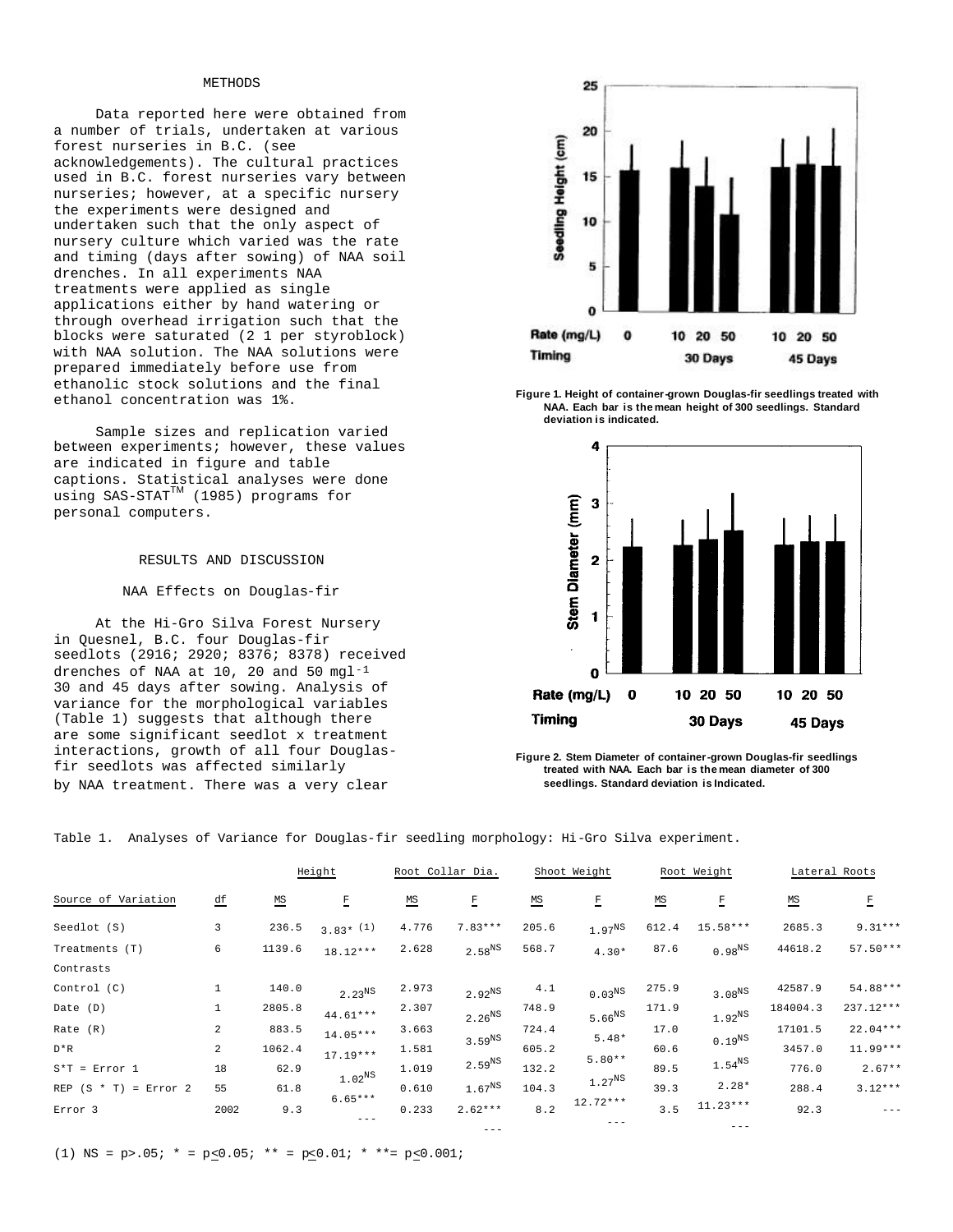interaction between the rate and timing (date) of NAA treatment. For seedling height (Figure 1), stem diameter at root collar (Figure 2), dry weight components (Figure 3) and lateral root number (Figure 4) it can be seen that NAA applications made 30 days from sowing had greater effect than similar treatments made 45 days from sowing. At 30 days from sowing the greatest number of lateral roots were produced at the 50 mq $1^{-1}$  rate, however, seedling height and shoot weights were reduced at this level. Although there were effects on seedling morphology due to NAA, it is unlikely that these effects on growth were of a sufficient magnitude to increase culling losses. In fact, seedling root collar diameter (an important culling criteria in B.C.) was slightly increased by NAA treatment (Figure 2).



**Figure 3. Shoot and root dry weight of container-grown Douglas-fir seedlings Treated with NAA. Each bar is the mean weight of 300 seedlings. 5% LSD values are 84 and 51 mg for shoot and root weights, respectively**



**Figure 4. First order lateral root initiation by container-grown Douglasfir seedlings treated with NAA. Each bar represents the mean number of lateral roots from 300 seedlings. Standard deviations are indicated.** 

It is clear that the recommended NAA application (Simpson 1986) of 18.6 Mgl-1 (~20 mgl-1**)** 30 days from sowing was an appropriate rate for Douglas-fir at this nursery.

At the Daveron Forest Nursery in Summerland, B.C. two Douglas-fir seedlots (8144; 26227) received drenches of NAA (20 mgl-1 30 days from sowing) . The height growth of these treated (as well as untreated) seedlings was measured periodically throughout the growing season (February - October). The results indicate that seedling height (Figure 5) was affected soon after treatment, and that subsequent growth occurred at similar rates in treated and untreated seedlings. Final heights were less in NAA treated seedlings as all seedlings ceased height growth around the same time, presumably in response to longer nights in late summer.





The results from this trial suggest that depression of seedling height due to NAA application could be minimized by simply growing seedlings for 2-3 weeks longer. In B.C. forest nurseries, attaining sufficiently tall container grown Douglas-fir seedlings is rarely a problem; in fact, some nurseries resort to moisture and nutrient stresses in attempts to regulate height growth.

## NAA Effects on Other Species

At the Pacific Regeneration Technologies Forest Nursery in Vernon, B.C. a rate and timing study was undertaken with Ponderosa pine, western larch and lodgepole pine. Five rates of NAA (between 2 and 100 mgl-1) and application dates which ranged from 17 to 67 days from sowing were considered.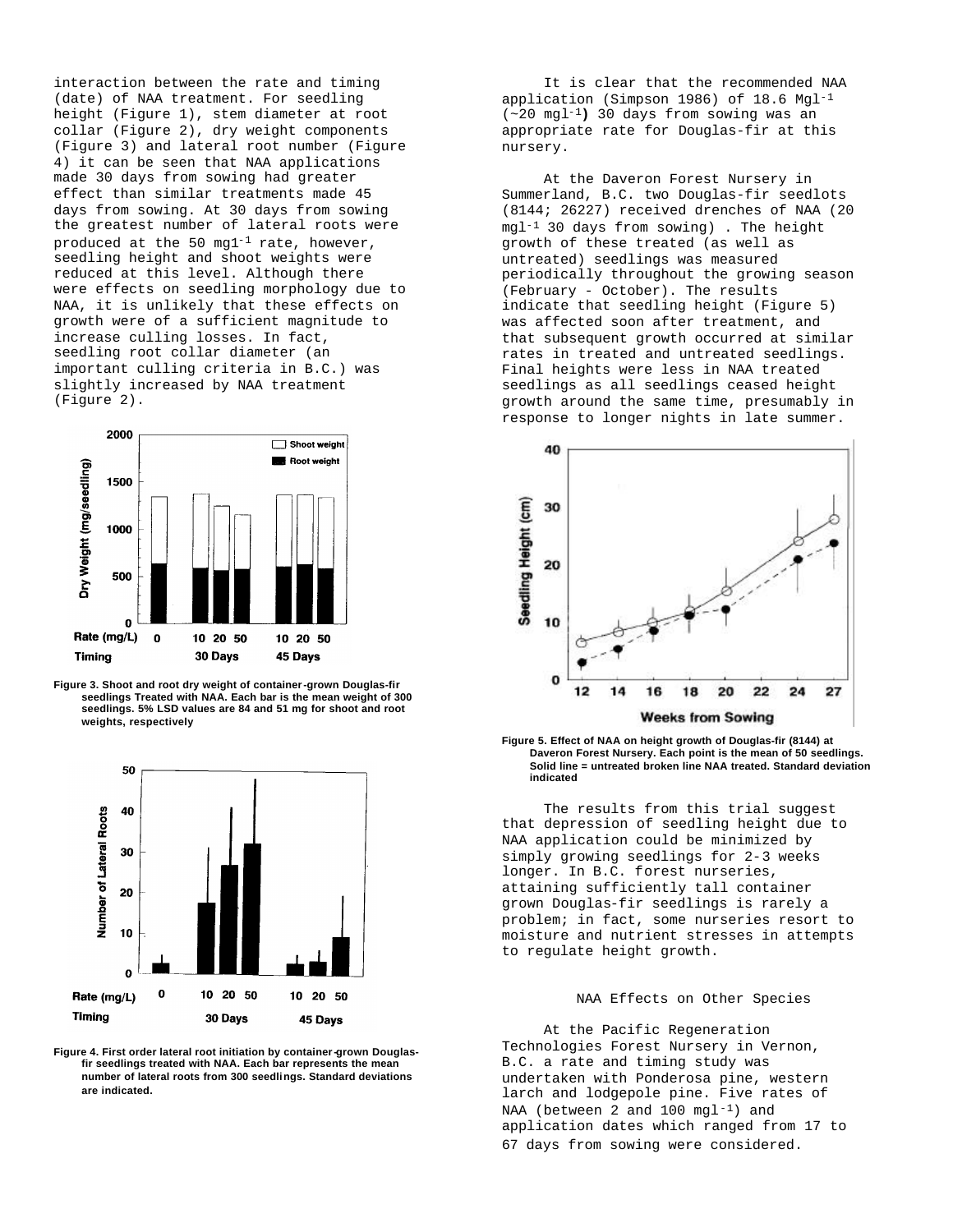For Ponderosa pine (Table 2), western larch (Table 3) and lodgepole pine (Table 4) there were significant treatment effects on seedling morphology. There were significant NAA rate and timing effects as well as significant interactions between application rate and application date. Data for the three species are presented in Tables 2 - 4; however, when considered together, these results suggest that NAA application resulted in increased numbers of lateral roots in all three species with the minimum application rate being 10 mg1-1 for Ponderosa pine and western larch and 2 mgl1 for lodgepole pine. Application rates greater than these resulted in greater numbers of lateral roots being initiated; however, growth, particularly height and weight, was reduced at higher application rates. Timing of NAA applications was most effective between 20 and 40 days from sowing, later applications required greater application rates and often resulted in decreased growth without similarly greater numbers of lateral roots being produced.

## Field Performance of NAA Treated Seedlings

Western larch seedlings from the Pacific Regeneration Technologies Nursery in Vernon, B.C. and Douglas-fir from the Daveron Forest Nursery in Summerland, B.C. were treated with 20 mg1-1 NAA 30 days from sowing. At the end of the growing season the seedlings were removed from their styroblock growing trays, packaged and cold (-2°C) stored overwinter as is the practice at many B.C. forest nurseries. Measurements of seedling morphology (Table 5) indicate that the NAA treatment increased lateral root numbers and had some effects on growth, particularly on height growth of western larch.

Overwinter stored seedlings were planted on forest sites at Hidden Lake (near Vernon, B.C.) and their heights measured at planting and again following the first and second growing seasons. The field results (Figure 6) indicate that height differences which existed at planting have become proportionately smaller (and less important) as the seedlings have grown larger. The annual height increment does not appear to have been affected by NAA treatment.

Root Wt.

Lateral Roots

|                      |     | $(\mathrm{mg1}^{-1})$     | (cm)              |                           | (mm)                |                           | (mg)                  |                           | (mg)        | $(+)$                     |               |
|----------------------|-----|---------------------------|-------------------|---------------------------|---------------------|---------------------------|-----------------------|---------------------------|-------------|---------------------------|---------------|
| May 27               |     | 2                         | 16.4              |                           | 3.05                |                           | 864                   |                           | 642         | 14                        |               |
| day 17               |     | 10                        | 13.8              |                           | 2.99                |                           | 737                   |                           | 606         | 88                        |               |
|                      |     | 20                        | 11.9              |                           | 2.85                |                           | 652                   |                           | 623         | 96                        |               |
|                      |     | 50                        | 7.8               |                           | 3.13                |                           | 390                   |                           | 398         | 87                        |               |
|                      |     | 100                       | 6.5               |                           | 3.45                |                           | 354                   |                           | 347         | 91                        |               |
| June 7               |     | 2                         | 15.3              |                           | 3.00                |                           | 780                   |                           | 611         | 6                         |               |
| day 28               |     | 10                        | 316.2             |                           | 2.91                |                           | 793                   |                           | 632         | 59                        |               |
|                      |     | 20<br>50                  | 14.8              |                           | 2.99                |                           | 795                   |                           | 650         | 88                        |               |
|                      |     | 100                       | 7.5               |                           | 3.33                |                           | 358                   |                           | 312         | 84                        |               |
|                      |     |                           | 4.6               |                           | 3.50                |                           | 263                   |                           | 266         | 66                        |               |
| June 21              |     | $\overline{a}$            | 19.7              |                           | 2.99                |                           | 464                   |                           | 712         | $7\phantom{.0}$           |               |
| day 42               |     | 10<br>20                  | 16.6              |                           | 2.66                |                           | 834                   |                           | 645         | 9                         |               |
|                      |     | 50                        | 10.4              |                           | 2.38                |                           | 494                   |                           | 654         | 11                        |               |
|                      |     | 100                       | 6.0               |                           | 2.53                |                           | 283                   |                           | 381         | 51                        |               |
|                      |     |                           | 4.6               |                           | 3.42                |                           | 245                   |                           | 296         | 39                        |               |
| July 5               |     | 2                         | 16.3              |                           | 2.91                |                           | 894                   |                           | 634         | 5                         |               |
| day 56               |     | 10                        | 14.5              |                           | 2.73                |                           | 770                   |                           | 742         | 7                         |               |
|                      |     | 20<br>50                  | 10.6              |                           | 2.49                |                           | 536                   |                           | 740         | 10                        |               |
|                      |     | 100                       | 9.0               |                           | 2.67                |                           | 441                   |                           | 674         | 33                        |               |
|                      |     |                           | 5.6               |                           | 3.02                |                           | 263                   |                           | 322         | 27                        |               |
| control              |     |                           | 13.8              |                           | 3.34                |                           | 920                   |                           | 710         | 6                         |               |
| 5% LSD               |     |                           | 2.1               |                           | 0.36                |                           | 222                   |                           | 82          | 19                        |               |
| Analyses of Variance |     |                           |                   |                           |                     |                           |                       |                           |             |                           |               |
|                      |     |                           | Height            | Root Collar Dia.          |                     | Shoot Weight              |                       |                           | Root Weight |                           | Lateral Roots |
| Source of Variation  | 竺   | $\underline{\mathsf{MS}}$ | E                 | $\underline{\mathsf{MS}}$ | E                   | $\underline{\mathsf{MS}}$ | $\overline{\text{E}}$ | $\underline{\mathsf{MS}}$ | F           | $\underline{\mathsf{MS}}$ | E             |
| Treatments (T)       | 20  | 415.8                     | $40.0***(1)$      | 2.037                     | $6.8***$            | 124886                    | $7.4***$              | 57851                     | $25.1***$   | 24827                     | $30.8***$     |
| Contrasts            |     |                           |                   |                           |                     |                           |                       |                           |             |                           |               |
| Control (C)          | 1   | 112                       | $10.8***$         | 2.666                     | $9.5*$              | 1008957                   | 59.5***               | 620423                    | $356.6***$  | 27555                     | $34.2***$     |
| Date (D)             | 3   | 5                         | 0.5 <sup>NS</sup> | 3.879                     | $12.9***$           | 113839                    | $6.7**$               | 32409                     | $14.1***$   | 81289                     | $100.9***$    |
| Rate $(R)$           | 4   | 1725.4                    | $165.9***$        | 4.95                      | $16.4***$           | 408680                    | $24.1***$             | 212815                    | $92.5***$   | 37314                     | $46.3***$     |
| $D * R$              | 12  | 50.7                      | $4.9**$           | 0.534                     | $1.8$ <sup>NS</sup> | 22241                     | 1.3 <sup>NS</sup>     | 9181                      | $4.0**$     | 6322                      | $7.8***$      |
| Block (B)            | 2   | 13                        | 4.8 <sup>NS</sup> | 0.278                     | 1.2 <sup>NS</sup>   | 3774                      | 0.2 <sup>NS</sup>     | 20103                     | $8.7***$    | 1214                      | $2.72^{NS}$   |
| Error $1$ (T * B)    | 40  | 10.4                      | $3.9***$          | 0.301                     | $1\,.3^{\rm NS}$    | 16960                     |                       | 2301                      |             | 806                       | $1.8*$        |
| Error <sub>2</sub>   | 567 | 2.7                       |                   | 0.228                     |                     | n/a                       |                       | n/a                       |             | 445                       |               |
|                      |     |                           |                   |                           |                     |                           |                       |                           |             |                           |               |

Diameter

Shoot Wt.

Table 3. MAA effects on 1+0 container-grown western larch morphology.

Height

Date Rate

n/a = not available; dry weights were determined on a block rather than individual tree basis \* = p < .05; \*\* p < 0.01; \*\*\* = p < .001; NS = p > .05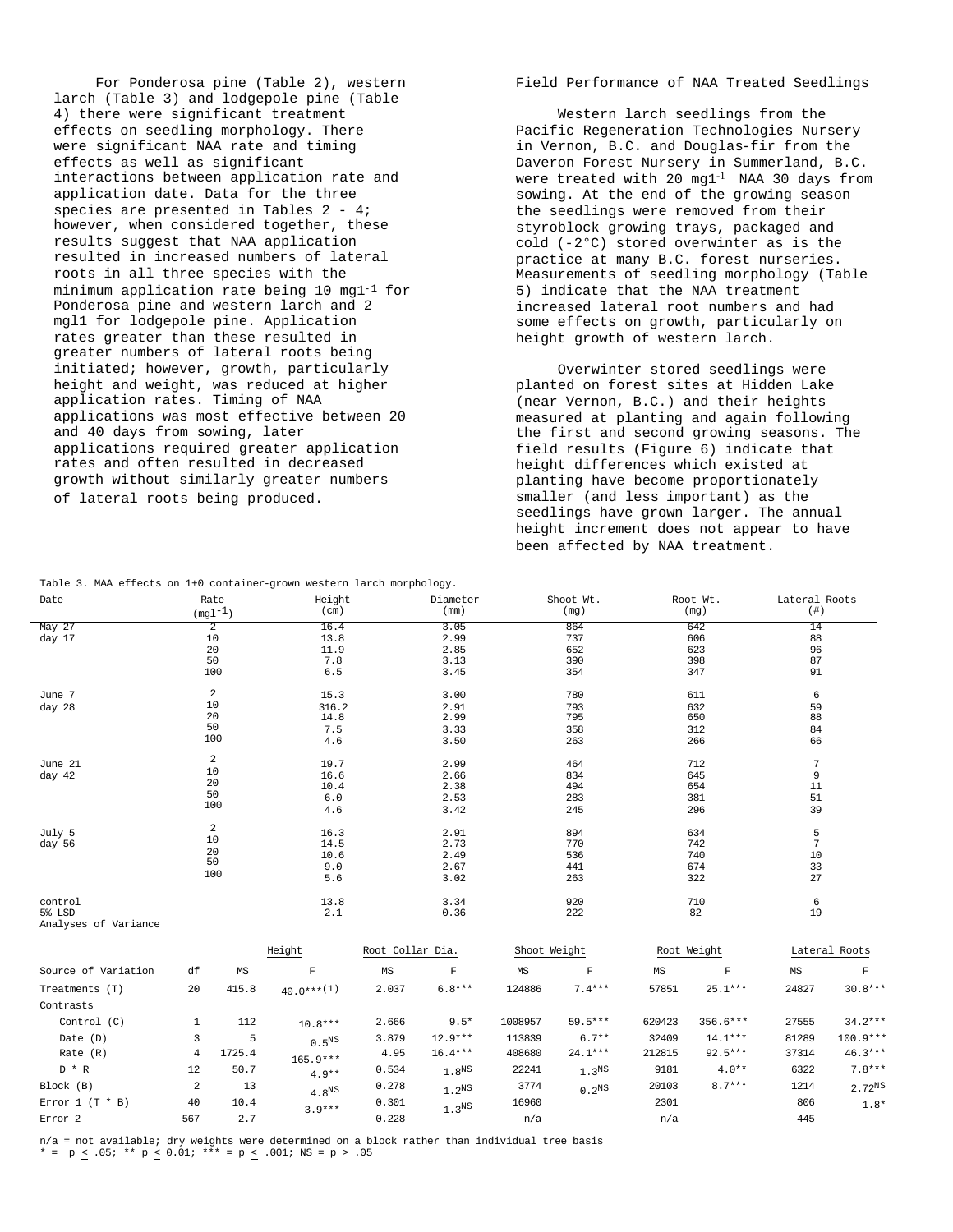Table 3. MAA effects on 1+0 container-grown western larch morphology.

| Date    | Rate            | Height | Diameter | Shoot Wt. | Root Wt. | Lateral Roots  |
|---------|-----------------|--------|----------|-----------|----------|----------------|
|         | $(mg * 1^{-1})$ | (cm)   | (mm)     | (mg)      | (mg)     | $(+ 1)$        |
| May 27  | 2               | 14.6   | 2.79     | 639       | 846      | 13             |
| day 17  | 10              | 13.7   | 2.46     | 503       | 606      | 41             |
|         | 20              | 16.4   | 2.71     | 412       | 587      | 63             |
|         | 50              | 9.0    | 2.23     | 296       | 417      | 40             |
|         | 100             | 7.0    | 2.31     | 258       | 395      | 43             |
| June 7  | 2               | 16.3   | 2.86     | 552       | 805      | 8              |
| day 28  | 10              | 13.9   | 2.80     | 623       | 756      | 32             |
|         | 20              | 15.7   | 2.36     | 523       | 682      | 41             |
|         | 50              | 13.5   | 2.93     | 465       | 618      | 43             |
|         | 100             | 9.1    | 2.55     | 363       | 560      | 47             |
| June 21 | $\overline{a}$  | 14.2   | 2.50     | 693       | 836      | 10             |
| day 42  | $10$            | 17.9   | 2.77     | 518       | 707      | 25             |
|         | 20              | 4.0    | 12.66    | 447       | 562      | 38             |
|         | 50              | 11.4   | 2.28     | 378       | 459      | 44             |
|         | 100             | 7.5    | 2.26     | 251       | 344      | 42             |
| July 5  | 2               | 15.3   | 2.89     | 536       | 712      | 8              |
| day 56  | 10              | 15.4   | 2.80     | 486       | 757      | $\overline{4}$ |
|         | 20              | 10.4   | 2.65     | 390       | 675      | 9              |
|         | 50              | 5.8    | 2.34     | 220       | 397      | 25             |
|         | 100             | 4.2    | 2.36     | 148       | 256      | 38             |
| control |                 | 21.8   | 2.46     | 685       | 667      | $\overline{a}$ |
| 5% LSD  |                 | 3.7    | 0.37     | 114       | 158      | 10             |

Analyses of Variance

|                     |     |                           | Height            | Root Collar Dia.          |                   | Shoot Weight              |                   | Root Weight               |                   | Lateral Roots             |                   |
|---------------------|-----|---------------------------|-------------------|---------------------------|-------------------|---------------------------|-------------------|---------------------------|-------------------|---------------------------|-------------------|
| Source of Variation | ₫f  | $\underline{\mathtt{MS}}$ | E                 | $\underline{\mathsf{MS}}$ | $\mathbb E$       | $\underline{\mathsf{MS}}$ | E                 | $\underline{\mathtt{MS}}$ | E                 | $\underline{\mathsf{MS}}$ | E                 |
| Treatments (T)      | 20  | 569.2                     | $18.1***^{(1)}$   | 1.6212                    | $5.8***$          | 71050                     | $15.8***$         | 85212                     | $9.9***$          | 9125                      | $26.9***$         |
| Contrasts           |     |                           |                   |                           |                   |                           |                   |                           |                   |                           |                   |
| Control (C)         |     | 2618.2                    | $83.1***$         | 0.3632                    | 1.2 <sup>NS</sup> | 179024                    | $29.9***$         | 18741                     | 1.6 <sup>NS</sup> | 23118                     | $93.6***$         |
| Date (D)            | 3   | 332.7                     | $10.6***$         | 1.6779                    | $5.4**$           | 58896                     | $13.1***$         | 44862                     | $5.2**$           | 14417                     | $58.4***$         |
| Rate (R)            | 4   | 1430.8                    | $45.4***$         | 3.314                     | $10.7***$         | 239770                    | $53.4***$         | 336989                    | $39.1***$         | 21168                     | $85.7***$         |
| $D * R$             | 12  | 111.2                     | $3.5**$           | 1.1476                    | $3.7**$           | 8851                      | 2.0 <sup>NS</sup> | 17229                     | 2.0 <sup>NS</sup> | 2622                      | $10.6***$         |
| Block (B)           | 2   | 6.1                       | 0.8 <sup>NS</sup> | 0.3442                    | 1.4 <sup>NS</sup> | 107                       | $0.02^{NS}$       | 5452                      | 0.6 <sup>NS</sup> | 405                       | 3.5 <sup>NS</sup> |
| Error $1$ (T * B)   | 40  | 31.5                      | $4.2***$          | 0.3084                    | 1.3 <sup>NS</sup> | 4491                      |                   | 8608                      |                   | 247                       | $2.1***$          |
| Error <sub>2</sub>  | 567 | 7.5                       |                   | 0.2379                    |                   | n/a                       |                   | n/a                       |                   | 11                        |                   |

n/a = not available; dry weights were determined on a block rather than individual tree basis<br>\* = p < .05; \*\* p < 0.01; \*\*\* = p < .001; NS = p > .05

Table 4. NAA effects on 1+0 container-grown Lodgepole pine morphology.

| Date    | Rate            | Height  | Diameter | Shoot Wt. | Root Wt. | Lateral Roots |
|---------|-----------------|---------|----------|-----------|----------|---------------|
|         | $(mg * 1^{-1})$ | (cm)    | (mm)     | (mg)      | (mg)     | $(+ )$        |
| May 27  | $\overline{a}$  | 11.0    | 2.39     | 568       | 521      | 25            |
| day 23  | $10$            | $5.2\,$ | 2.07     | 298       | 424      | 31            |
|         | 20              | 3.3     | 1.50     | 158       | 262      | 30            |
|         | 50              | 2.3     | 1.72     | 152       | 257      | 32            |
|         | 100             | 2.0     | 1.80     | 130       | 212      | 30            |
| June 7  | $\overline{a}$  | 12.2    | 2.24     | 595       | 520      | 27            |
| day 34  | 10              | $10.4$  | 2.01     | 422       | 446      | 34            |
|         | 20              | 7.4     | 2.18     | 428       | 447      | 40            |
|         | 50              | 3.3     | 2.62     | 214       | 374      | 34            |
|         | 100             | 2.3     | 2.03     | 155       | 271      | 23            |
| June 21 | $\overline{a}$  | 12.0    | 2.35     | 550       | 547      | 12            |
| day 47  | 10              | $8.7\,$ | 2.01     | 390       | 534      | 29            |
|         | 20              | 4.7     | 2.20     | 269       | 251      | 26            |
|         | 50              | 3.7     | 2.62     | 180       | 247      | $1\,2$        |
|         | 100             | 2.9     | 2.98     | 177       | 255      | 31            |
| July 5  | $\overline{a}$  | 13.0    | 2.18     | 563       | 514      | 4             |
| day 61  | 10              | 11.0    | 2.32     | 456       | 577      | 5             |
|         | 20              | 7.8     | 2.14     | 343       | 532      | S             |
|         | 50              | 3.0     | 1.82     | 220       | 427      | 25            |
|         | 100             | 3.8     | 3.20     | 218       | 264      | $2\,4$        |
| control |                 | 18.8    | 2.05     | 630       | 495      | 3             |
| 5% LSD  |                 | $1.7$   | 0.34     | 65        | 86       | 9             |

Analyses of Variance

|                     |     |                           | Height         | Root Collar Dia.          |                   | Shoot Weight              |             | Root Weight               |                   | Lateral Roots |            |
|---------------------|-----|---------------------------|----------------|---------------------------|-------------------|---------------------------|-------------|---------------------------|-------------------|---------------|------------|
| Source of Variation | ₫f  | $\underline{\mathtt{MS}}$ | E              | $\underline{\mathtt{MS}}$ | $\mathbf F$       | $\underline{\mathtt{MS}}$ | Ε           | $\underline{\mathsf{MS}}$ | E                 | MS            | Ε          |
| Treatments (T)      | 20  | 650.7                     | $103.3***$ (1) | 4.7467                    | $18.3***$         | 86403                     | $58.9***$   | 45409                     | $17.6***$         | 3816          | $19.5***$  |
| Contrasts           |     |                           |                |                           |                   |                           |             |                           |                   |               |            |
| Control (C)         | Τ.  | 4340.2                    | 688.9***       | 0.7231                    | 2.8 <sup>NS</sup> | 267037                    | 181.9***    | 137048                    | $53.2***$         | 12007         | $61.3***$  |
| Date (D)            | 3   | 247.2                     | $39.2***$      | 7.9966                    | $30.9***$         | 34382                     | $23.4***$   | 42167                     | $16.4***$         | 32905         | $167.9***$ |
| Rate (R)            | 4   | 1609.2                    | $255.4***$     | 4.4047                    | $17.0***$         | 319273                    | $217.5***$  | 158233                    | $61.4***$         | 7715          | $39.4***$  |
| $D*R$               | 12  | 36.3                      | $5.8***$       | 4.3836                    | $16.9***$         | 6733                      | $4.6***$    | 10192                     | $4.0***$          | 1975          | $10.1***$  |
| Block (B)           | 2   | 35.4                      | $11.8***$      | 0.2761                    | 1.4 <sup>NS</sup> | 392                       | $0.03^{NS}$ | 5045                      | 2.0 <sup>NS</sup> | 433           | $4.5*$     |
| Error $1$ (T * B)   | 40  | 6.3                       | $2.1***$       | 0.259                     | 1.3 <sup>NS</sup> | 1468                      |             | 2577                      |                   | 196           | $2.0***$   |
| Error <sub>2</sub>  | 567 | 3                         |                | 0.1953                    |                   | n/a                       |             | n/a                       |                   |               |            |

n/a = not available; dry weights were determined on a block rather than individual tree basis.<br>\* = p < .05; \*\* p < 0.01; \*\*\* = p < .001; NS = p > .05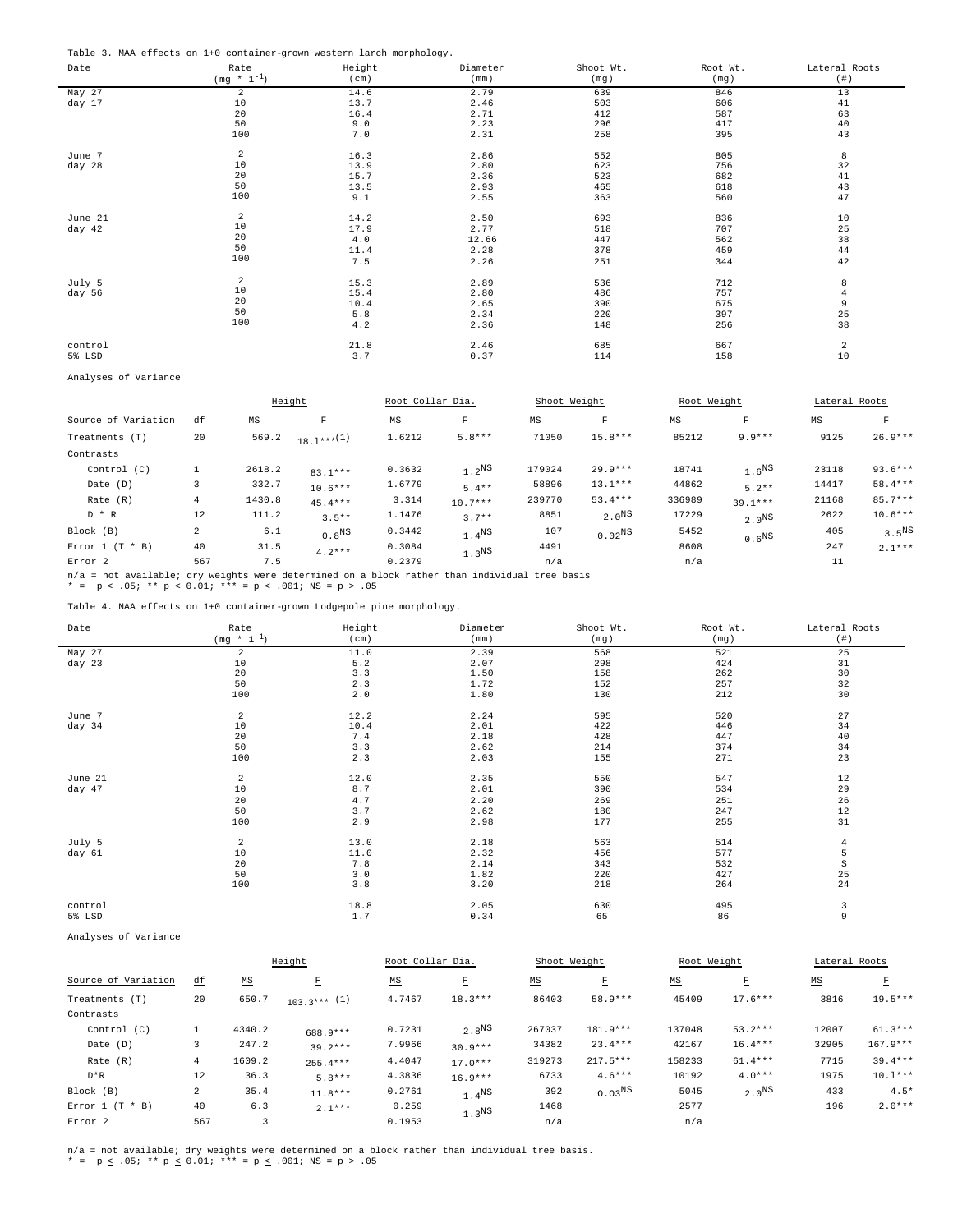Table 5. Effect of NAA on seedling morphology at Daveron (Douglas-fir) and Vernon (western larch) nurseries.

| Species-Seedlot | Treatment | Height             | Root Collar Diameter<br>(mm) | Shoot Weight<br>(mg) | Root Weight<br>(mg) | # Lateral Roots <sup>(2)</sup><br>$0 - 20$ mm | $20 - 50$ mm |
|-----------------|-----------|--------------------|------------------------------|----------------------|---------------------|-----------------------------------------------|--------------|
| D-fir 8144      | Control   | $28.2 + 3.8^{(1)}$ | $2.8 + 0.4$                  | $1625 + 405$         | $880 + 250$         | $3 + 1$                                       | $7 + 3$      |
| D-fir 8144      | NAA       | $25.0 + 3.6$       | $2.6 + 0.4$                  | $1331 + 328$         | $880 + 250$         | $17 + 15$                                     | $19 + 17$    |
| D-fir 26227     | Control   | $27.7 + 4.2$       | $2.6 + 0.4$                  | $1542 + 390$         | $950 + 320$         | $3 + 2$                                       | $7 + 4$      |
| D-fir 26227     | NAA       | $24.1 + 5.9$       | $2.6 + 0.4$                  | 1440 + 687           | $867 + 360$         | $40 + 19$                                     | $33 + 20$    |
| W. larch 5235   | Control   | $27.6 + 3.3$       | $3.1 + 0.5$                  | $1082 + 247$         | $739 + 180$         | $4 + 4$                                       | $7 + 2$      |
| W. larch 5235   | NAA       | $14.0 + 2.2$       | $3.0 + 0.4$                  | $582 + 159$          | $762 + 207$         | $61 + 25$                                     | $67 + 36$    |

 $(1)$  mean m standard deviation (n = 25)

 $(2)$  number of first order lateral roots originating from primary root between 0-20 mm and between 20-50 mm below soil surface.



**Figure 6. Mean total height at planting and after the first and second growing season for Douglas-fir and western larch container-grown seedlings treated or not withNAA. Each bar Is the mean of 75 or 150 western larch or Douglas-fir seedlings, reepectlvely.**

Root form of forest planted seedlings has not been examined at the Hidden Lake plantation, however, the growth of treated seedlings in clear plastic root observation boxes has been examined. Roots of NAA treated Ponderosa pine, western larch and lodgepole pine seedlings appear to be more vigorous and more evenly distributed around the root plug compared to roots of untreated seedlings (Figure 7). If this change in seedling root form also occurred in forest planted seedlings is not known, however further study of forest planted NAA treated seedlings will indicate if this is the case.





**Figure 7. NAA treated lodgepole pine seedling grown for one season in root observation box. Notice the lateral roota originating from the upper part of the root plug.**

Table 6. Effect of NAA on 1+0 bareroot Douglas-fir and western larch seedling morphology at Weyerhaeuser Canada Nursery.

| Species-Seedlot | Treatment   | Height | Root Collar Diameter<br>(mm) | Shoot Weight<br>(mq) | Root Weight<br>(mq) | $0 - 20$ mm | # Lateral Roots <sup>(2)</sup><br>$20 - 50$ mm |
|-----------------|-------------|--------|------------------------------|----------------------|---------------------|-------------|------------------------------------------------|
| Douglas-fir     | Control     | 6.5    | 1.67                         | 332                  | 237                 | 0.3         | 3.4                                            |
| (1377)          | $NAA^{(1)}$ | 6.8    | 1.80                         | 353                  | 244                 | 1.5         | 6.1                                            |
| Ponderosa pine  | Control     | 5.5    | 2.28                         | 682                  | 407                 | $\mathbf 0$ | 1.8                                            |
| (8260)          | <b>NAA</b>  | 5.6    | 2.42                         | 705                  | 440                 | 1.9         | 8.2                                            |

(1) 20 mg L-1 NAA applied 30 days from sowing.

 $(2)$  Number of first order lateral roots originating from the primary root between 0 - 20 mm and between 20 - 50 mm below soil surface.